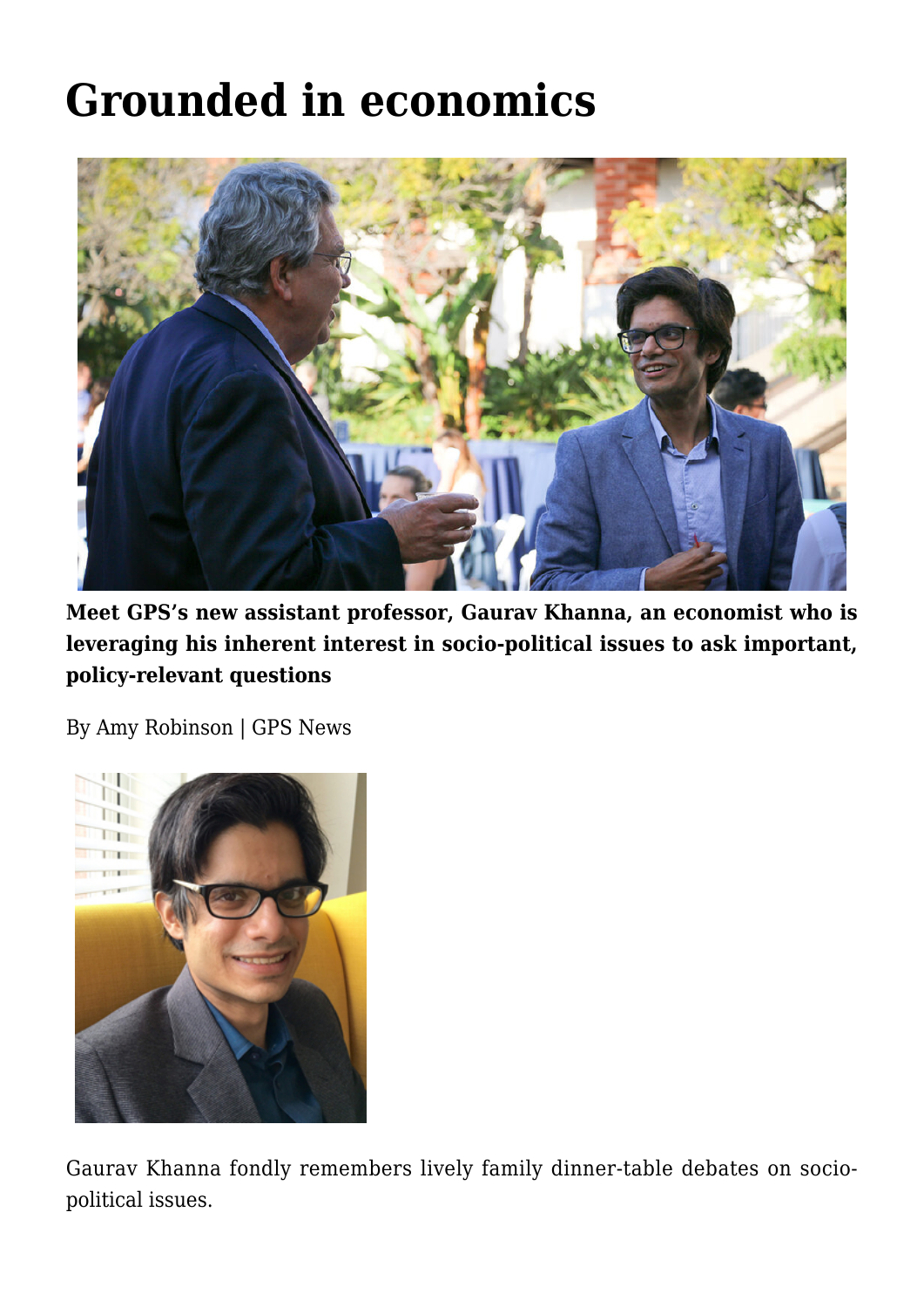"Growing up in a developing country like India, one always wonders why some societies do better than others, and what are the best kinds of policies that help make people better off," he explained. "Economics is just one way to answer such questions."

As such, Khanna sought to tackle those unanswered questions and received economics degrees along the way from Delhi University, University of Oxford and University of Michigan. And, as the newest assistant professor at the UC San Diego School of Global Policy and Strategy (GPS), he is "all hands on deck" to get them answered through his work inside the classroom and beyond.

Fresh off a yearlong postdoctoral fellowship at the Center for Global Development (CGD) in Washington, D.C., we asked him what this type of fellowship means to a newly minted professor.

"At CGD I had the opportunity to interact with and present new research to the foremost migration scholars, plus elicit valuable feedback," Khanna said.

Khanna co-wrote with Nicolas Morales a working paper at CGD titled "[The IT](https://www.cgdev.org/blog/technology-innovation-and-american-dream-new-study-finds-h-1b-visas-benefit-us-and-indian) [Boom and Other Unintended Consequences of Chasing the American Dream"](https://www.cgdev.org/blog/technology-innovation-and-american-dream-new-study-finds-h-1b-visas-benefit-us-and-indian) that is already garnering much media attention. The paper focuses on the impact of high-skill migration from India to the U.S., and is contributing to the ongoing U.S. debate about immigration policy. He and Morales offer evidence-based reporting that examines the relationship among migration, the IT sector and the economy.

This is just one of many research projects underway. As he explained, there are two other strands of his research: one that looks at education policy in India and another that centers around the economic drivers of conflict.

On the latter, he explained that he explores how governmental investment in fragile zones induce or reduce the likelihood of conflict.

"I've studied this in the context of rebel militias in India. Then, along with coauthors, we investigate the relationship between natural resources such as diamonds, oil and minerals and conflict in Sub Saharan Africa," Khanna said.

Like many economists, Khanna develops and designs models to predict responses to changes in policy and market conditions when designing his research projects, and emphasized the importance of integrating powerful modelling with rigorous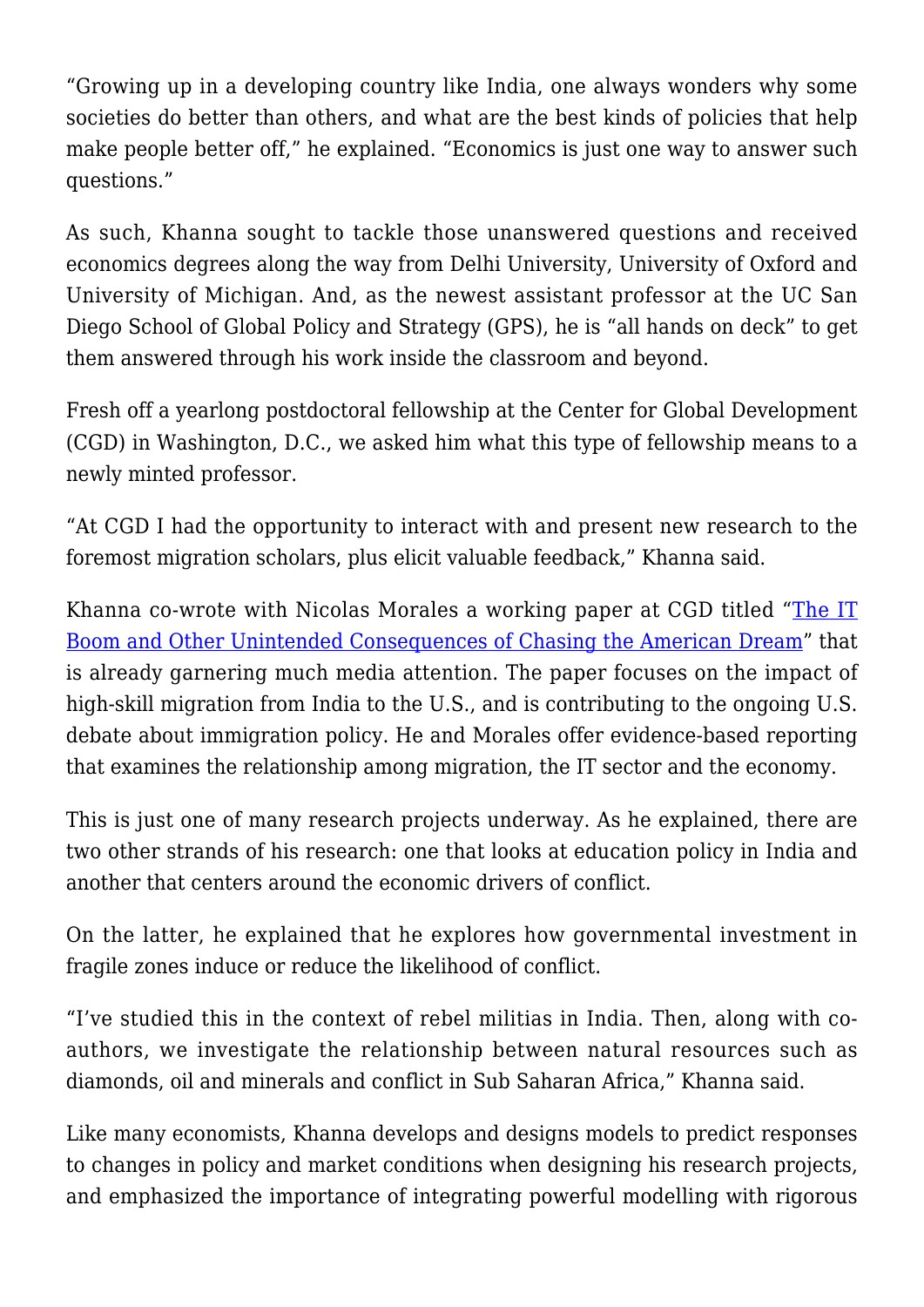statistical analysis.

"Models help refine our understandings of why certain relationships exist; good statistics tell us whether they exist. Good statistics should be based on an underlying hypothesis generated by a model, and a good model should generate hypotheses that are empirically testable," he explained.

Even though he won't be in the classroom until later in the academic year, when he will teach immigration and immigration policy and co-teach the Public Policy capstone with Professor Zoltan Hajnal, Khanna is already brainstorming a few points he hopes to impress on students.

"The economic causes and consequences of migration and migration policy have been at the forefront of academic debates and political battles all over the world. I hope to be able to engage with students on such a topic dear to me," Khanna said.

Khanna emphasized he is fortunate to co-teach a capstone course for the [Master](https://gps.ucsd.edu/academics/mpp.html) [of Public Policy](https://gps.ucsd.edu/academics/mpp.html) degree program, adding that he looks forward to working with students on their creative ideas, and on how policy, businesses and individuals interact in our society.

Beyond collaborating with students, Khanna noted he's also looking forward to learning from and forging new connections with other GPS faculty members and scholars across campus.

As he puts it, [Gordon Hanson](https://gps.ucsd.edu/faculty-directory/gordon-hanson.html) is an expert on immigration and [Eli Berman](https://gps.ucsd.edu/faculty-directory/eli-berman.html) is a foremost scholar on conflict. [Josh Graff Zivin](https://gps.ucsd.edu/faculty-directory/joshua-graff-zivin.html) and [Craig McIntosh](https://gps.ucsd.edu/faculty-directory/craig-mcintosh.html) are some of the most creative development economists out there, and, in the UC San Diego Department of Economics, there is Karthik Muralidharan, Prashant Bharadwaj and Paul Niehaus — all top-notch development economists working on exactly the things in which Khanna is interested.

Growing up in India and having spent the last year on a postdoctoral fellowship, Khanna is just now settling into — and enjoying — the sunny Southern California lifestyle.

"I can't think of a better place to be. I have discovered the joy of eating ice cream sandwiches while watching sunsets on the beach," he shared. "And given my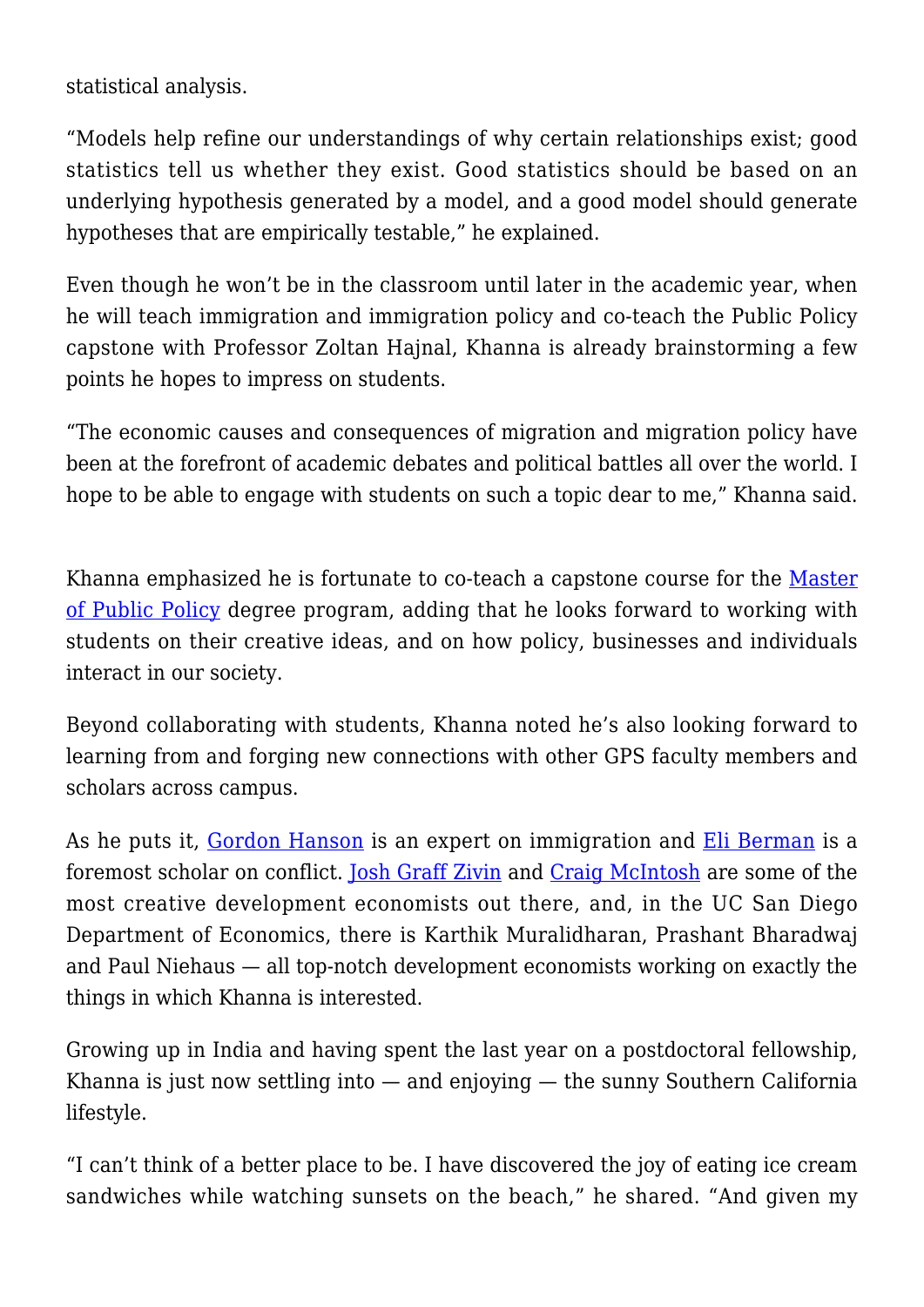interests in immigration, I am curious to check out the border region very soon."

## **3 questions with Assistant Professor Gaurav Khanna**

#### **What are the real-world impacts of your research?**

My aim is to engage with policymakers on the consequences of building schools and upgrading infrastructure in developing countries, on the impacts of migration to the U.S. and the determinants of conflict in fragile areas.

#### **What skills or understanding do you hope students leave your class with?**

The ability to ask important, policy-relevant questions and then answer them in a watertight manner.

#### **What is your academic focus?**

Education policy and infrastructure in developing countries, U.S. immigration policy and conflict.



# SCHOOL OF GLOBAL POLICY AND STRATEGY

### **News**

['You can always go around the obstacles'](https://gpsnews.ucsd.edu/you-can-always-go-around-the-obstacles.html)

[A culture of encouraging diverse research pursuits](https://gpsnews.ucsd.edu/a-culture-of-encouraging-diverse-research-pursuits.html)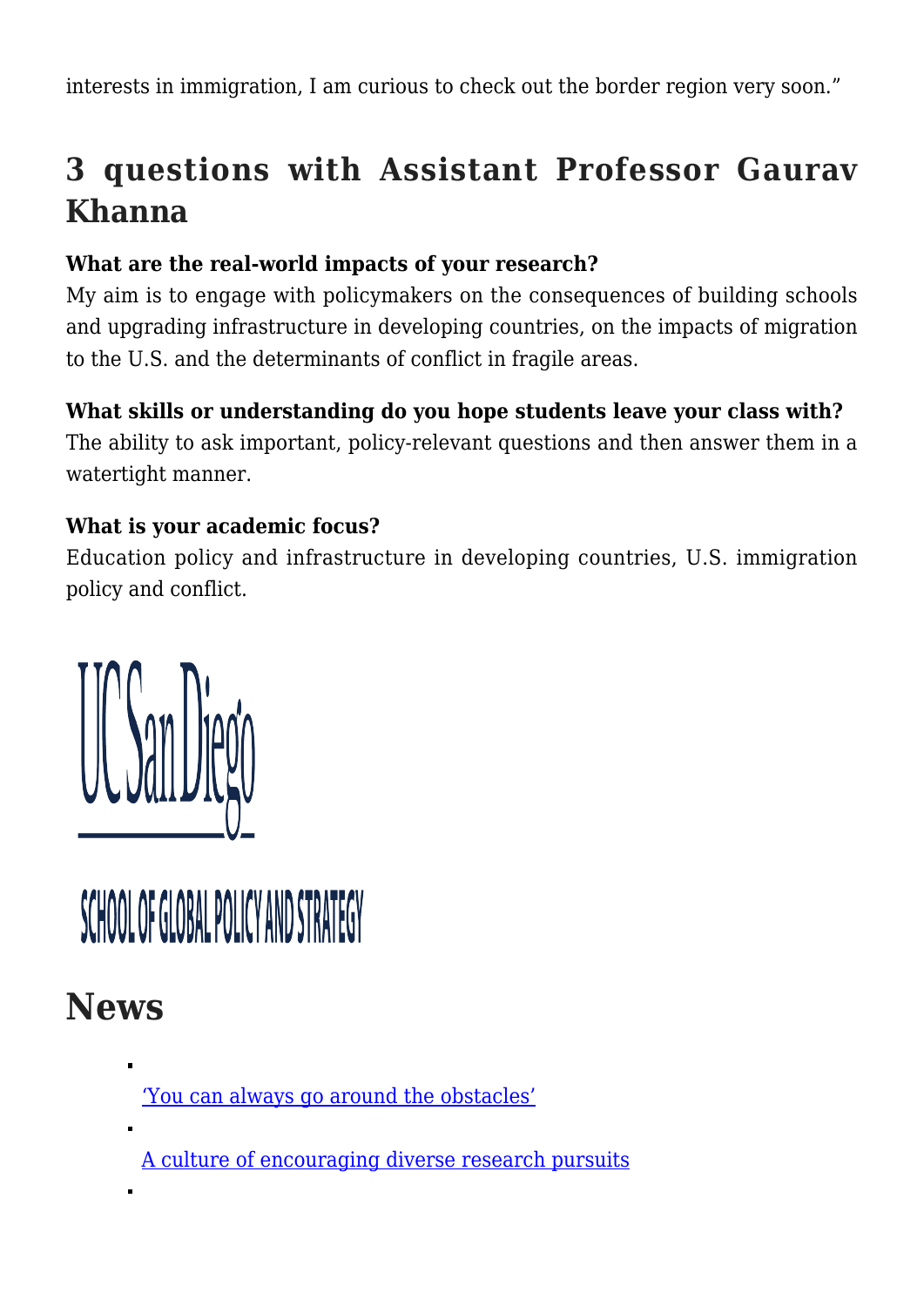[A message on the new school year](https://gpsnews.ucsd.edu/a-message-on-the-new-school-year.html)

[Three GPS professors named as Hellman Fellows](https://gpsnews.ucsd.edu/three-gps-professors-named-as-hellman-fellows.html)

[From Thailand to the local passport agency, a student explores new](https://gpsnews.ucsd.edu/from-thailand-to-the-local-passport-agency-a-student-explores-new-horizons.html) [horizons](https://gpsnews.ucsd.edu/from-thailand-to-the-local-passport-agency-a-student-explores-new-horizons.html)

[A focus on policymaking and social justice](https://gpsnews.ucsd.edu/a-focus-on-policymaking-and-social-justice.html)

[Democracy as a habit – in 10 minutes or less](https://gpsnews.ucsd.edu/democracy-as-a-habit-in-10-minutes-or-less.html)

[It's time for San Diego to talk trash](https://gpsnews.ucsd.edu/its-time-for-san-diego-to-talk-trash.html)

['A lot of experimentation'](https://gpsnews.ucsd.edu/a-lot-of-experimentation.html)

[Science Policy Fellows use research to help shape well-informed policy](https://gpsnews.ucsd.edu/science-policy-fellows-use-research-to-help-shape-well-informed-policy-options.html) [options](https://gpsnews.ucsd.edu/science-policy-fellows-use-research-to-help-shape-well-informed-policy-options.html)

[Ten things to know about our COVID-19 world](https://gpsnews.ucsd.edu/ten-things-to-know-about-our-covid-19-world.html)

[Class of 2020 shines brightly in the face of adversity](https://gpsnews.ucsd.edu/class-of-2020-shines-bright-in-the-face-of-adversity.html)

[Students honored for academic achievements, contributions to GPS](https://gpsnews.ucsd.edu/students-honored-for-academic-achievements-contributions-to-gps-community.html) [community](https://gpsnews.ucsd.edu/students-honored-for-academic-achievements-contributions-to-gps-community.html)

[Juneteenth and the GPS Community](https://gpsnews.ucsd.edu/juneteenth-and-the-gps-community.html)

[Statement on George Floyd, Breonna Taylor and Ahmaud Arbery](https://gpsnews.ucsd.edu/statement-on-george-floyd-breonna-taylor-and-ahmaud-arbery.html)

 $\blacksquare$ 

[A day in the life of a remote student](https://gpsnews.ucsd.edu/a-day-in-the-life-of-a-remote-student.html)

[Ulrike Schaede and the business reinvention of Japan](https://gpsnews.ucsd.edu/ulrike-schaede-and-the-business-reinvention-of-japan.html)

[Robertson Fellows show commitment to public service](https://gpsnews.ucsd.edu/robertson-fellows-show-commitment-to-public-service.html)

[Alumni-nominated spotlight: Jessica Keegan MAS '16 of the International](https://gpsnews.ucsd.edu/alumni-nominated-spotlight-jessica-keegan.html) [Republican Institute](https://gpsnews.ucsd.edu/alumni-nominated-spotlight-jessica-keegan.html)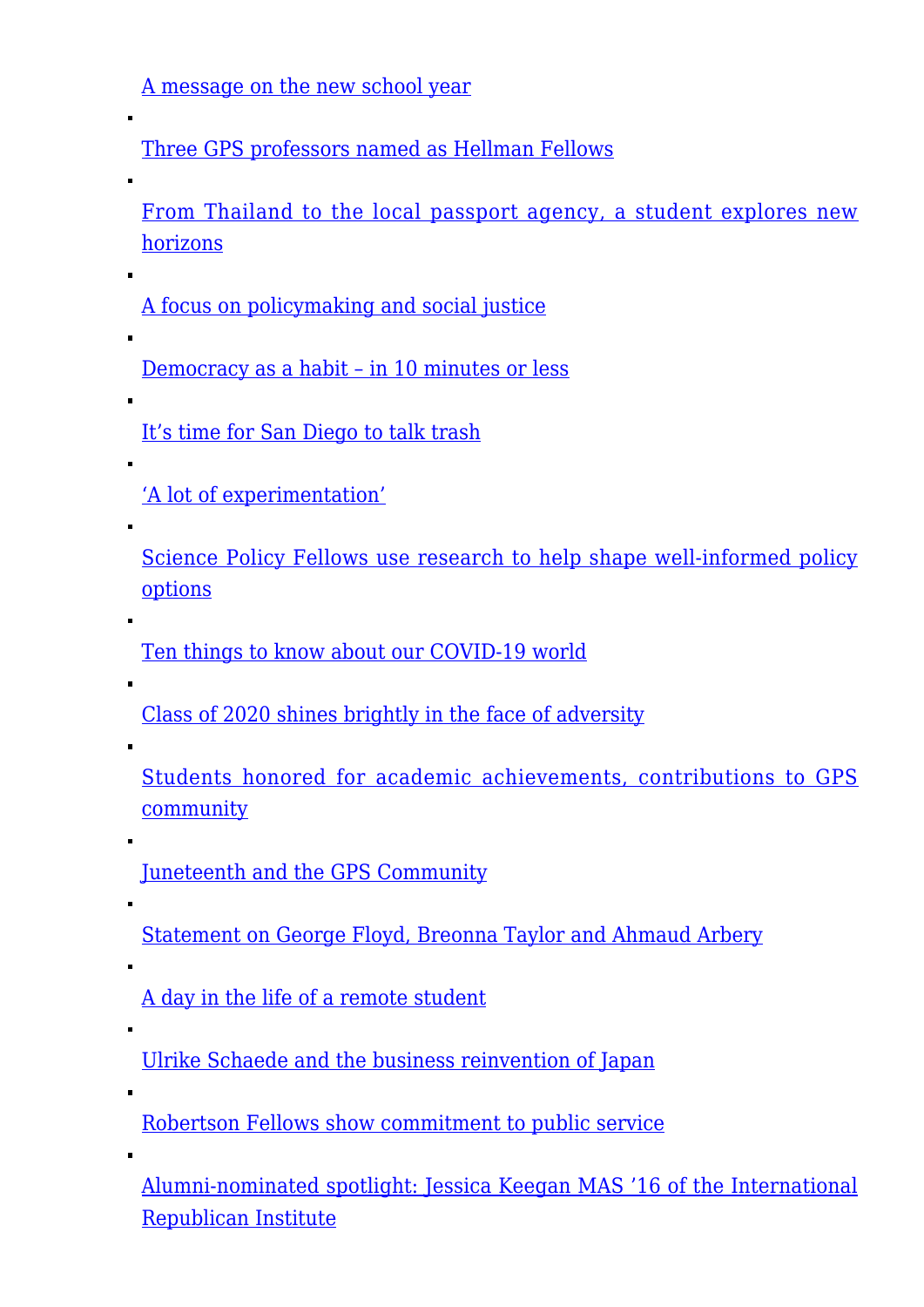[A rundown of binge-worthy shows and films](https://gpsnews.ucsd.edu/a-rundown-of-binge-worthy-shows-and-films.html)

[Global connections foster global solutions](https://gpsnews.ucsd.edu/global-connections-foster-global-solutions.html)

[Taking the reins at CGT](https://gpsnews.ucsd.edu/taking-the-reins-at-cgt.html)

 $\blacksquare$ 

[A message from Dean Cowhey on COVID-19](https://gpsnews.ucsd.edu/a-message-from-dean-cowhey-on-covid-19.html)

[A gift to enhance U.S.-China relations](https://gpsnews.ucsd.edu/a-gift-to-enhance-us-china-relations.html)

[Reflections of a harrowing journey through China's turbulent revolution](https://gpsnews.ucsd.edu/reflections-of-a-harrowing-journey-through-chinas-turbulent-revolution.html)

[A day in the life of a teaching assistant](https://gpsnews.ucsd.edu/a-day-in-the-life-of-a-teaching-assistant.html)

[Ensuring diversity and inclusion](https://gpsnews.ucsd.edu/ensuring-diversity-and-inclusion.html)

[Deploying mangroves to fight climate change](https://gpsnews.ucsd.edu/deploying-mangroves-to-fight-climate-change.html)

[Alumni-nominated spotlight: Alisha Tomita-Yu '16 of Oracle](https://gpsnews.ucsd.edu/alumni-nominated-spotlight-alisha-tomita-yu.html)

[Student group puts focus on China](https://gpsnews.ucsd.edu/student-group-puts-focus-on-china.html)

[Decoding the Hong Kong protests – and more](https://gpsnews.ucsd.edu/decoding-the-hong-kong-protests-and-more.html)

[Is the MPP the right degree for me?](https://gpsnews.ucsd.edu/is-the-mpp-the-right-degree-for-me.html)

[Through knowledge we gain understanding](https://gpsnews.ucsd.edu/through-knowledge-we-gain-understanding.html)

[Mapping a cleaner San Diego](https://gpsnews.ucsd.edu/mapping-a-cleaner-san-diego.html)

[A day in the life of a NCAA Woman of the Year Honoree](https://gpsnews.ucsd.edu/a-day-in-the-life-of-a-ncaa-woman-of-the-year-honoree.html)

[Nirupama Rao defines the future of Indo-Pacific relations](https://gpsnews.ucsd.edu/nirupama-rao-defines-the-future-of-indo-pacific-relations.html)

[Winter reading for the bibliophile](https://gpsnews.ucsd.edu/winter-reading-for-the-bibliophile.html)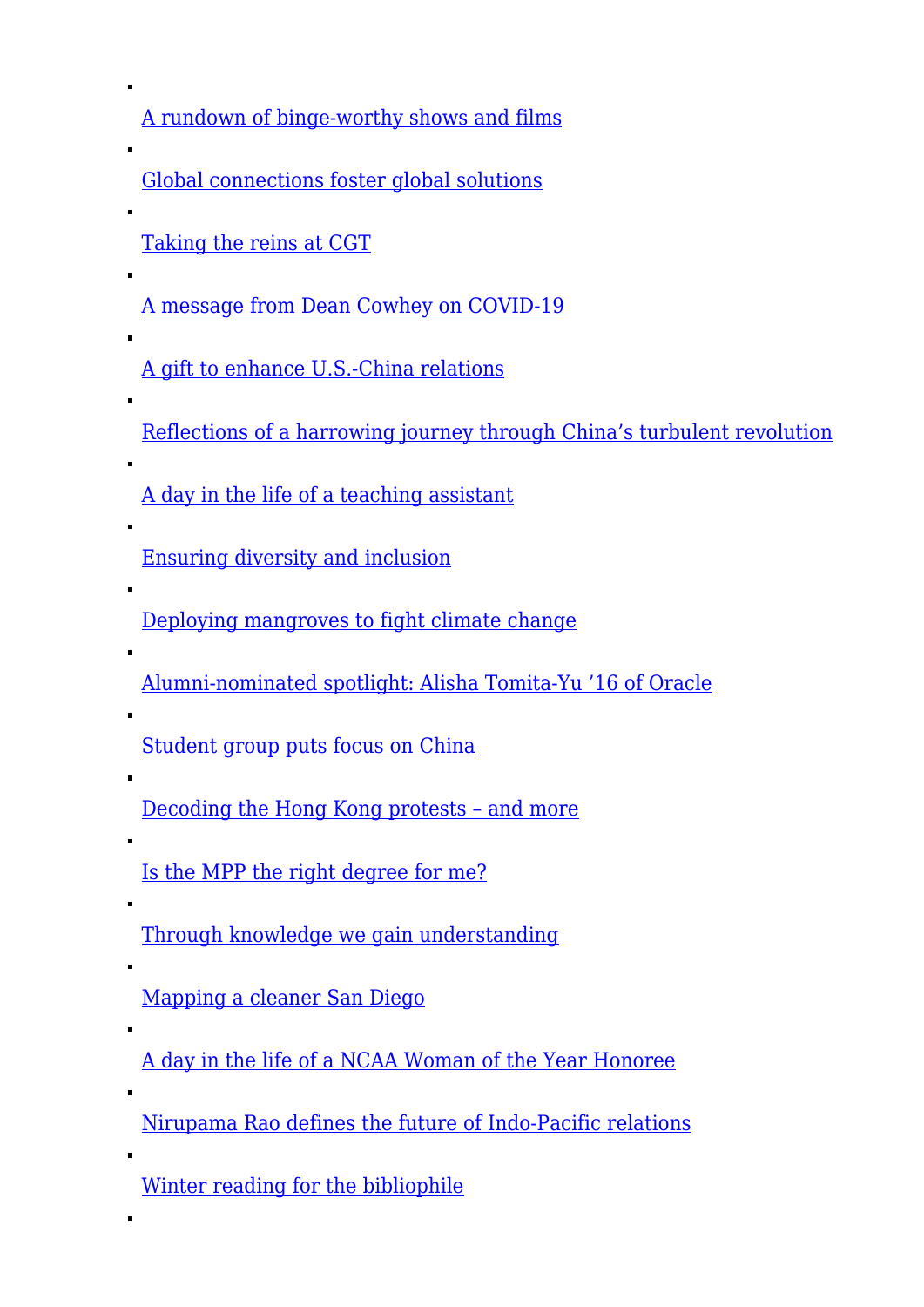[Alumni-nominated spotlight: Booz Allen Hamilton consultant Maura](https://gpsnews.ucsd.edu/alumni-nominated-spotlight-maura-deignan.html) **[Deignan](https://gpsnews.ucsd.edu/alumni-nominated-spotlight-maura-deignan.html)** 

[Leading from the front](https://gpsnews.ucsd.edu/leading-from-the-front.html)

[Center for U.S.-Mexican Studies expands research on drug war and](https://gpsnews.ucsd.edu/center-for-us-mexican-studies-expands-research-on-drug-and-migrant-crisis.html) [migrant crisis](https://gpsnews.ucsd.edu/center-for-us-mexican-studies-expands-research-on-drug-and-migrant-crisis.html)

[A marriage of policy and advocacy](https://gpsnews.ucsd.edu/a-marriage-of-policy-and-advocacy.html)

[Decarbonizing the grid](https://gpsnews.ucsd.edu/decarbonizing-the-grid.html)

[Sylff Fellows translate vision into reality](https://gpsnews.ucsd.edu/sylff-fellows-translate-vision-into-reality.html)

[Stanford study finds poor air quality responsible for one in five infant](https://gpsnews.ucsd.edu/stanford-study-finds-poor-air-quality-responsible-for-one-in-five-infant-deaths-in-sub-saharan-africa.html) [deaths in sub‑Saharan Africa](https://gpsnews.ucsd.edu/stanford-study-finds-poor-air-quality-responsible-for-one-in-five-infant-deaths-in-sub-saharan-africa.html)

[Office hours: Associate Professor Jennifer Burney](https://gpsnews.ucsd.edu/office-hours-assistant-professor-jennifer-burney.html)

[Class of 2018 graduates embody global citizenry and leadership](https://gpsnews.ucsd.edu/class-of-2018-graduates-embody-global-citizenry-leadership.html)

 $\blacksquare$ 

[Science Policy Fellows program nurtures effective interdisciplinary](https://gpsnews.ucsd.edu/science-policy-fellows-program-nurtures-effective-scholars.html) [scholars](https://gpsnews.ucsd.edu/science-policy-fellows-program-nurtures-effective-scholars.html)

[Building cross-border relationships](https://gpsnews.ucsd.edu/building-cross-border-relationships.html)

[Geoengineering a greener future](https://gpsnews.ucsd.edu/geoengineering-greener-future.html)

[Sponsored Student Spotlight: Adnan Saygili](https://gpsnews.ucsd.edu/sponsored-student-spotlight-adnan-saygili.html)

[Celebrating academic excellence](https://gpsnews.ucsd.edu/celebrating-academic-excellence.html)

[Painting the picture of an MPP student's day](https://gpsnews.ucsd.edu/painting-the-picture-of-mpp-student.html)

[Gregory Lee looks at the future of digital health and technology](https://gpsnews.ucsd.edu/gregory-lee-looks-at-the-future-of-digital-health-technology.html)

[A sustainable seafood hero](https://gpsnews.ucsd.edu/sustainable-seafood-hero.html)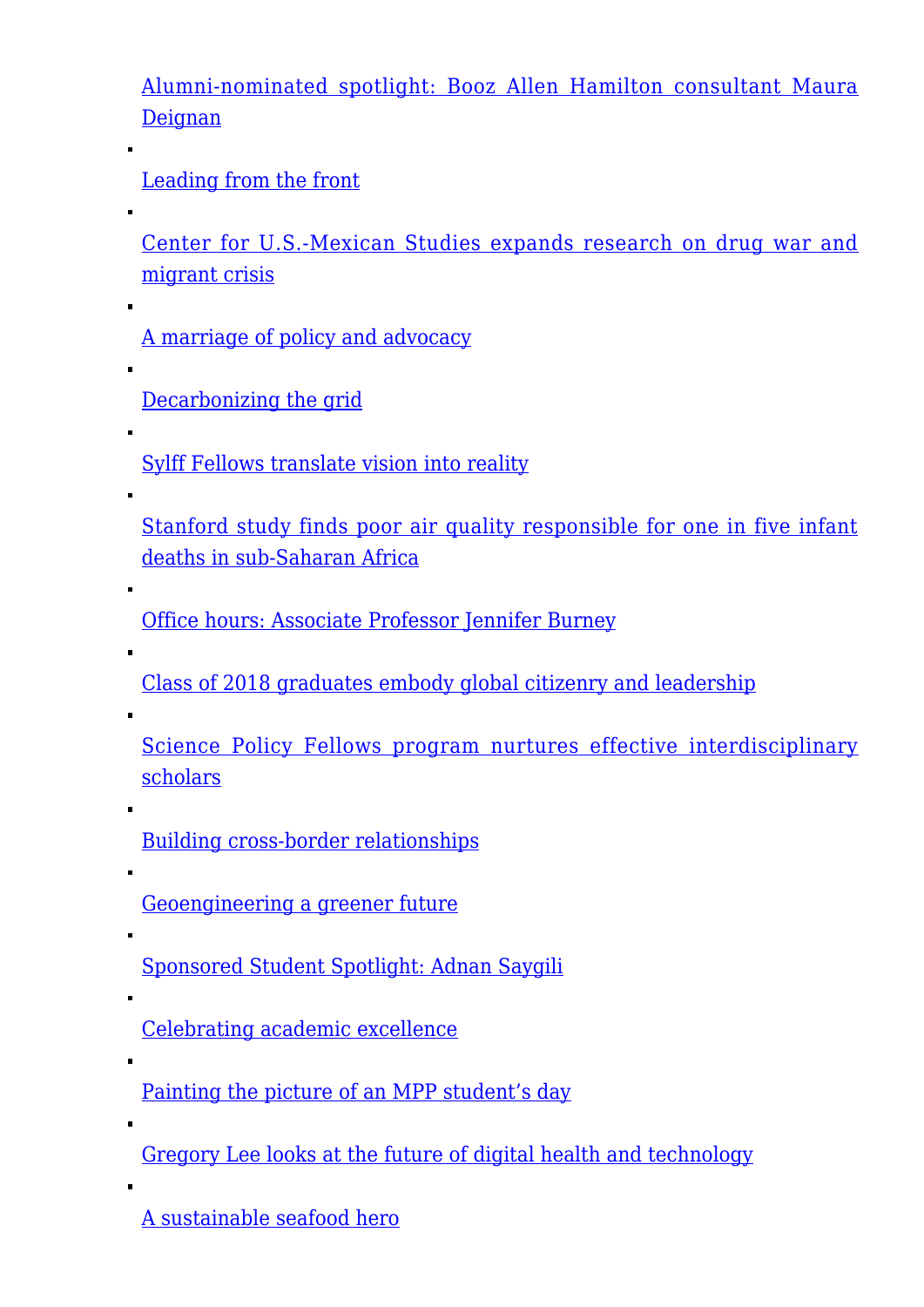[Pass the pen: Alumnae nominated spotlight](https://gpsnews.ucsd.edu/pass-the-pen-alumnae-nominated-spotlight.html)

[Campus recognizes alumni as leaders and changemakers](https://gpsnews.ucsd.edu/campus-recognizes-alumni-as-leaders-changemakers.html)

[Innovation in mobile technology](https://gpsnews.ucsd.edu/innovation-in-mobile-technology.html)

[Ian Johnson chronicles the rise of religion in China](https://gpsnews.ucsd.edu/ian-johnson-chronicles-the-rise-of-religion-in-china.html)

[Writing the book on China's economic policy](https://gpsnews.ucsd.edu/writing-the-book-on-chinas-economic-policy.html)

[Broadening horizons through international experience at BCG](https://gpsnews.ucsd.edu/broadening-horizons-through-international-experience-at-bcg.html)

[Office hours: Professor Gordon McCord](https://gpsnews.ucsd.edu/office-hours-professor-professor-gordon-mccord.html)

[New evening option for working professionals](https://gpsnews.ucsd.edu/new-evening-option-for-working-professionals.html)

[China's infrastructure investment as a development strategy](https://gpsnews.ucsd.edu/chinas-infrastructure-investment-as-a-development-strategy.html)

[Rethinking the war on drugs in Mexico](https://gpsnews.ucsd.edu/rethinking-the-war-on-drugs-in-mexico.html)

[Creating theoretical frameworks](https://gpsnews.ucsd.edu/creating-theoretical-frameworks.html)

[Nurturing future leaders at TechPolis](https://gpsnews.ucsd.edu/nurturing-future-leaders-at-techpolis.html)

[The future is female](https://gpsnews.ucsd.edu/the-future-is-female.html)

[Jamal Russell Black on Veridian Analytics' entrepreneurial spirit](https://gpsnews.ucsd.edu/jamal-russell-black-on-veridian-analytics-entrepreneurial-spirit.html)

[Love is in the air](https://gpsnews.ucsd.edu/love-is-in-the-air.html)

[A day in the life of an MCEPA student](https://gpsnews.ucsd.edu/a-day-in-the-life-of-an-mcepa-student.html)

[Health and human capital](https://gpsnews.ucsd.edu/health-and-human-capital.html)

[Eduardo Porter finds journalistic inspiration at GPS](https://gpsnews.ucsd.edu/eduardo-porter-finds-journalistic-inspiration-at-gps.html)

 $\blacksquare$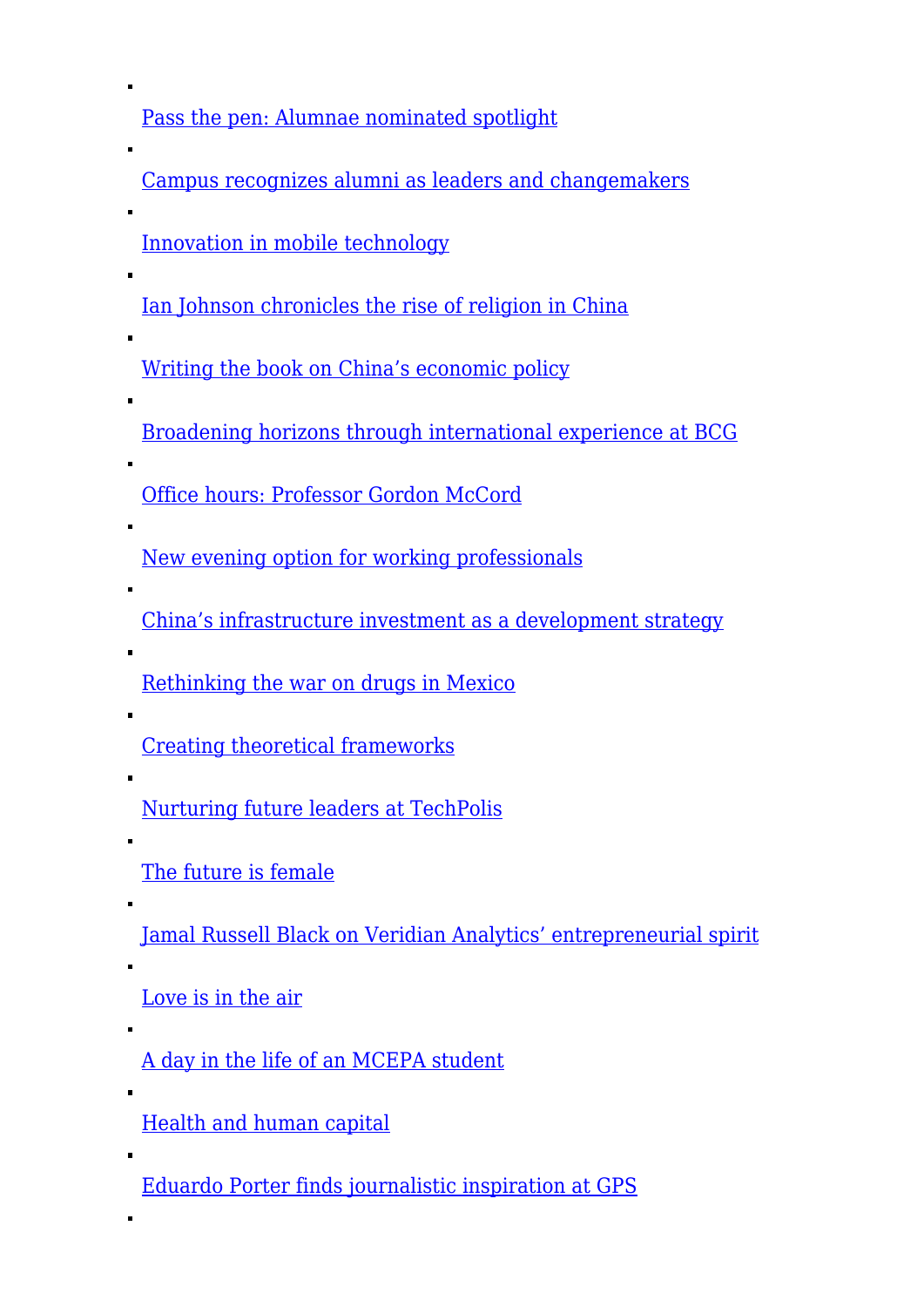[Technology assessment at the nexus of STEM and policy](https://gpsnews.ucsd.edu/technology-assessment-at-the-nexus-of-stem-and-policy.html)

[IGCC receives coveted UC research grant](https://gpsnews.ucsd.edu/igcc-receives-coveted-uc-research-grant.html)

[Battery storage at the center of energy policy](https://gpsnews.ucsd.edu/battery-storage-at-the-center-of-energy-policy.html)

[Researching how humans and the environment interact](https://gpsnews.ucsd.edu/researching-how-humans-and-the-environment-interact.html)

[Office hours: Professor Ulrike Schaede](https://gpsnews.ucsd.edu/office-hours-professor-ulrike-schaede.html)

[Fighting wildfires with web based imagery](https://gpsnews.ucsd.edu/fighting-wildfires-with-web-based-imagery.html)

[United we dream](https://gpsnews.ucsd.edu/united-we-dream.html)

[Our 2017-2018 Boren Fellows](https://gpsnews.ucsd.edu/our-2017-2018-boren-fellows.html)

[Applying game theory to study behaviors](https://gpsnews.ucsd.edu/applying-game-theory-to-study-behaviors.html)

[Students craft views on climate change at COP23](https://gpsnews.ucsd.edu/students-craft-views-on-climate-change-at-cop23.html)

[Molding future technical experts](https://gpsnews.ucsd.edu/molding-future-technical-experts.html)

[Why GPS: A niche in life](https://gpsnews.ucsd.edu/why-gps-a-niche-in-life.html)

[The art of entrepreneurship](https://gpsnews.ucsd.edu/the-art-of-entrepreneurship.html)

[Solar energy and pursuing the policy dream](https://gpsnews.ucsd.edu/solar-energy-and-pursuing-the-policy-dream.html)

[Social entrepreneur and first time author Ken Davenport '90 of "The Two](https://gpsnews.ucsd.edu/social-entrepreneur-and-first-time-author-ken-davenport-90-of-the-two-gates.html) [Gates"](https://gpsnews.ucsd.edu/social-entrepreneur-and-first-time-author-ken-davenport-90-of-the-two-gates.html)

[Why GPS: Discovering a passion for all things math](https://gpsnews.ucsd.edu/why-gps-discovering-a-passion-for-all-things-math.html)

[Our 2017-18 Dean's Fellows](https://gpsnews.ucsd.edu/our-2017-18-deans-fellows.html)

[A Living, Learning Laboratory](https://gpsnews.ucsd.edu/a-living-learning-laboratory.html)